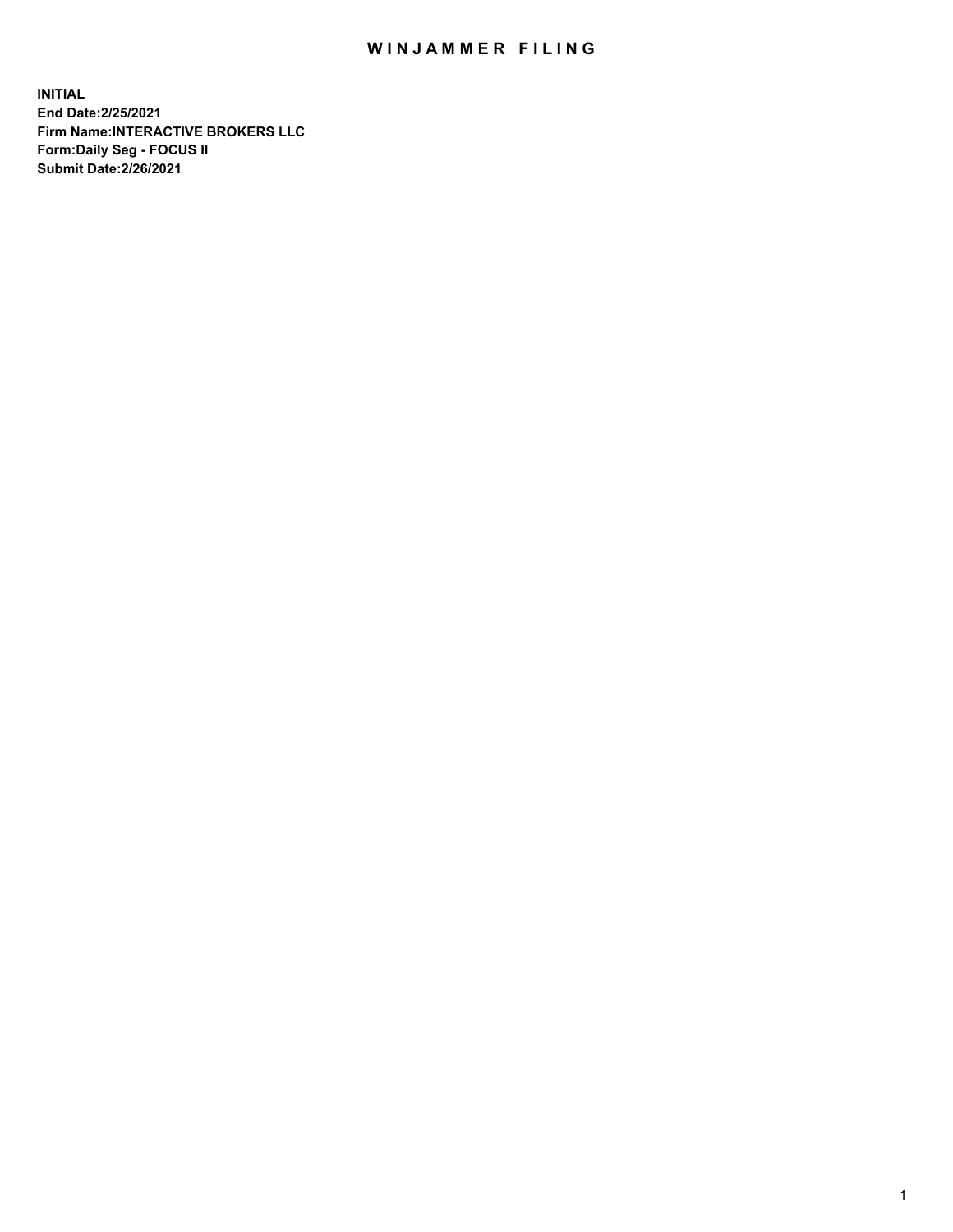**INITIAL End Date:2/25/2021 Firm Name:INTERACTIVE BROKERS LLC Form:Daily Seg - FOCUS II Submit Date:2/26/2021 Daily Segregation - Cover Page**

| Name of Company                                                                                                                                                                                                                                                                                                                | <b>INTERACTIVE BROKERS LLC</b>                                                     |  |
|--------------------------------------------------------------------------------------------------------------------------------------------------------------------------------------------------------------------------------------------------------------------------------------------------------------------------------|------------------------------------------------------------------------------------|--|
| <b>Contact Name</b>                                                                                                                                                                                                                                                                                                            | James Menicucci                                                                    |  |
| <b>Contact Phone Number</b>                                                                                                                                                                                                                                                                                                    | 203-618-8085                                                                       |  |
| <b>Contact Email Address</b>                                                                                                                                                                                                                                                                                                   | jmenicucci@interactivebrokers.c<br>om                                              |  |
| FCM's Customer Segregated Funds Residual Interest Target (choose one):<br>a. Minimum dollar amount: ; or<br>b. Minimum percentage of customer segregated funds required:% ; or<br>c. Dollar amount range between: and; or<br>d. Percentage range of customer segregated funds required between:% and%.                         | $\overline{\mathbf{0}}$<br>$\pmb{0}$<br>155,000,000 245,000,000<br>0 <sub>0</sub>  |  |
| FCM's Customer Secured Amount Funds Residual Interest Target (choose one):<br>a. Minimum dollar amount: ; or<br>b. Minimum percentage of customer secured funds required:% ; or<br>c. Dollar amount range between: and; or<br>d. Percentage range of customer secured funds required between:% and%.                           | $\overline{\mathbf{0}}$<br>$\overline{\mathbf{0}}$<br>80,000,000 120,000,000<br>00 |  |
| FCM's Cleared Swaps Customer Collateral Residual Interest Target (choose one):<br>a. Minimum dollar amount: ; or<br>b. Minimum percentage of cleared swaps customer collateral required:% ; or<br>c. Dollar amount range between: and; or<br>d. Percentage range of cleared swaps customer collateral required between:% and%. | $\frac{0}{0}$<br>0 <sub>0</sub><br>0 <sub>0</sub>                                  |  |

Attach supporting documents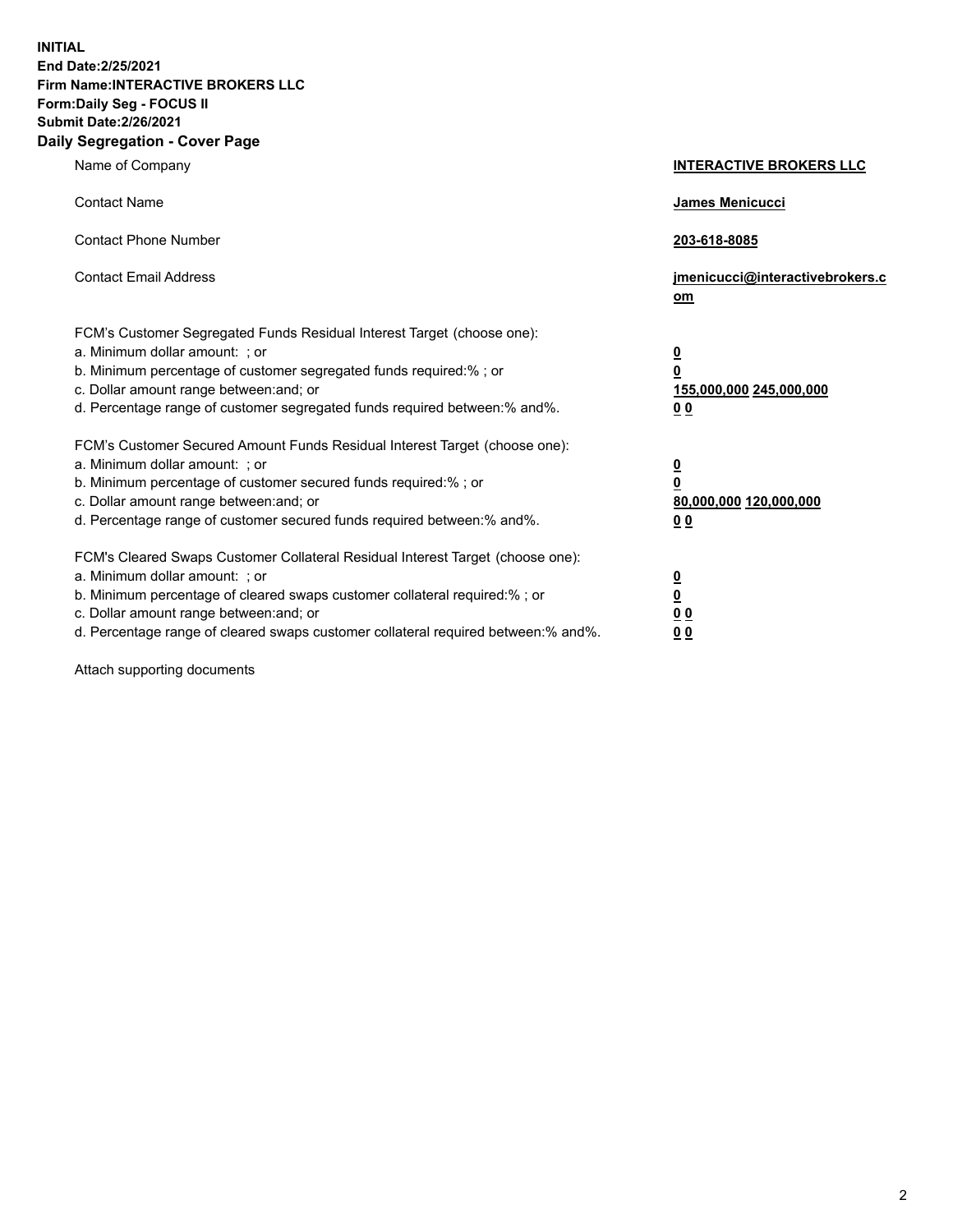**INITIAL End Date:2/25/2021 Firm Name:INTERACTIVE BROKERS LLC Form:Daily Seg - FOCUS II Submit Date:2/26/2021 Daily Segregation - Secured Amounts**

## Foreign Futures and Foreign Options Secured Amounts Amount required to be set aside pursuant to law, rule or regulation of a foreign government or a rule of a self-regulatory organization authorized thereunder **0** [7305] 1. Net ledger balance - Foreign Futures and Foreign Option Trading - All Customers A. Cash **496,547,706** [7315] B. Securities (at market) **0** [7317] 2. Net unrealized profit (loss) in open futures contracts traded on a foreign board of trade **15,962,029** [7325] 3. Exchange traded options a. Market value of open option contracts purchased on a foreign board of trade **112,554** [7335] b. Market value of open contracts granted (sold) on a foreign board of trade **-8,424** [7337] 4. Net equity (deficit) (add lines 1. 2. and 3.) **512,613,865** [7345] 5. Account liquidating to a deficit and account with a debit balances - gross amount **5,026** [7351] Less: amount offset by customer owned securities **0** [7352] **5,026** [7354] 6. Amount required to be set aside as the secured amount - Net Liquidating Equity Method (add lines 4 and 5) **512,618,891** [7355] 7. Greater of amount required to be set aside pursuant to foreign jurisdiction (above) or line 6. **512,618,891** [7360] FUNDS DEPOSITED IN SEPARATE REGULATION 30.7 ACCOUNTS 1. Cash in banks A. Banks located in the United States **49,028,758** [7500] B. Other banks qualified under Regulation 30.7 **0** [7520] **49,028,758** [7530] 2. Securities A. In safekeeping with banks located in the United States **324,996,750** [7540] B. In safekeeping with other banks qualified under Regulation 30.7 **0** [7560] **324,996,750** [7570] 3. Equities with registered futures commission merchants A. Cash **0** [7580] B. Securities **0** [7590] C. Unrealized gain (loss) on open futures contracts **0** [7600] D. Value of long option contracts **0** [7610] E. Value of short option contracts **0** [7615] **0** [7620] 4. Amounts held by clearing organizations of foreign boards of trade A. Cash **0** [7640] B. Securities **0** [7650] C. Amount due to (from) clearing organization - daily variation **0** [7660] D. Value of long option contracts **0** [7670] E. Value of short option contracts **0** [7675] **0** [7680] 5. Amounts held by members of foreign boards of trade A. Cash **262,111,921** [7700] B. Securities **0** [7710] C. Unrealized gain (loss) on open futures contracts **-2,883,283** [7720] D. Value of long option contracts **112,554** [7730] E. Value of short option contracts **-8,424** [7735] **259,332,768** [7740] 6. Amounts with other depositories designated by a foreign board of trade **0** [7760] 7. Segregated funds on hand **0** [7765] 8. Total funds in separate section 30.7 accounts **633,358,276** [7770] 9. Excess (deficiency) Set Aside for Secured Amount (subtract line 7 Secured Statement Page 1 from Line 8) **120,739,385** [7380] 10. Management Target Amount for Excess funds in separate section 30.7 accounts **80,000,000** [7780] 11. Excess (deficiency) funds in separate 30.7 accounts over (under) Management Target **40,739,385** [7785]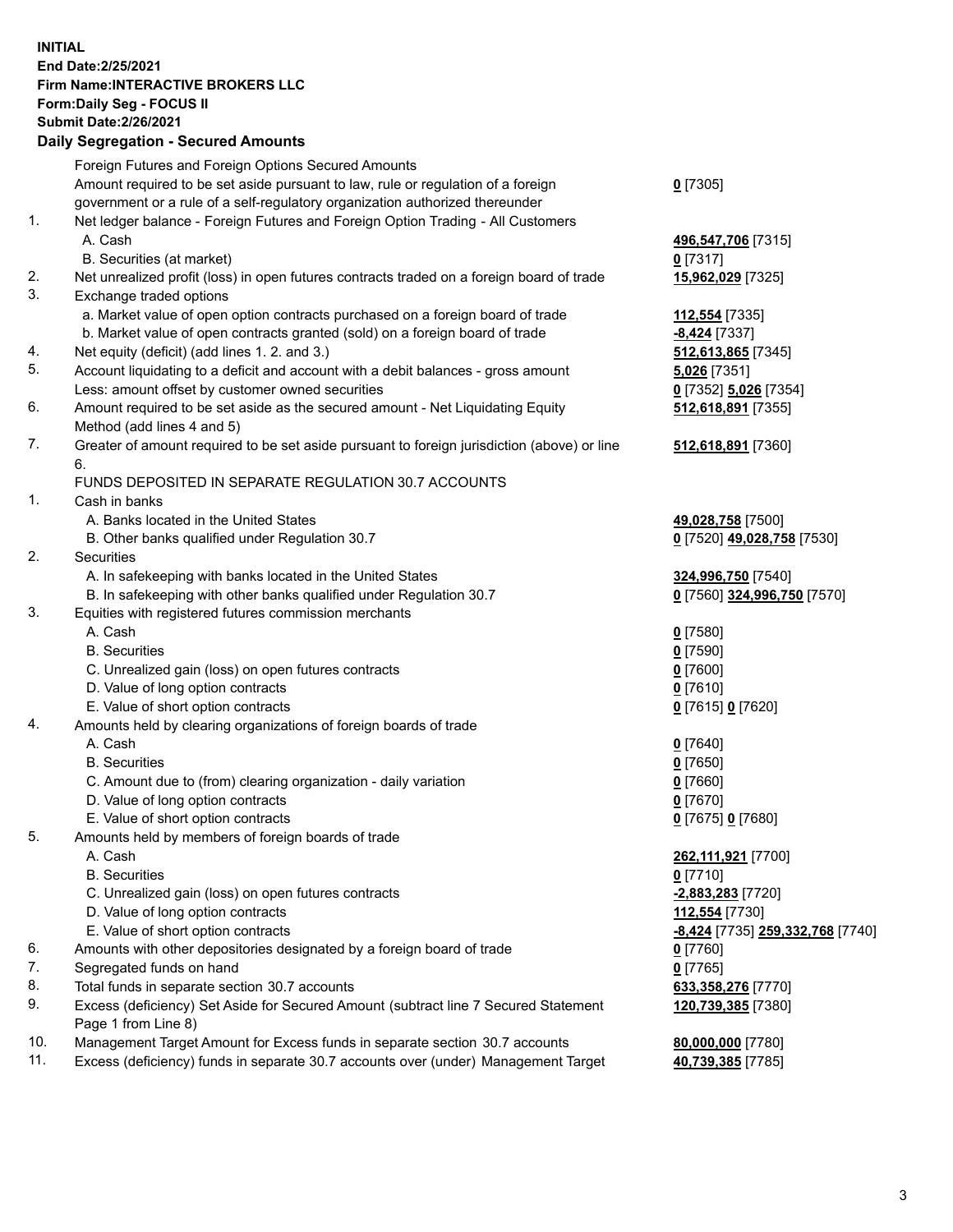**INITIAL End Date:2/25/2021 Firm Name:INTERACTIVE BROKERS LLC Form:Daily Seg - FOCUS II Submit Date:2/26/2021 Daily Segregation - Segregation Statement** SEGREGATION REQUIREMENTS(Section 4d(2) of the CEAct) 1. Net ledger balance A. Cash **6,299,019,952** [7010] B. Securities (at market) **0** [7020] 2. Net unrealized profit (loss) in open futures contracts traded on a contract market **306,320,557** [7030] 3. Exchange traded options A. Add market value of open option contracts purchased on a contract market **365,895,971** [7032] B. Deduct market value of open option contracts granted (sold) on a contract market **-308,511,391** [7033] 4. Net equity (deficit) (add lines 1, 2 and 3) **6,662,725,089** [7040] 5. Accounts liquidating to a deficit and accounts with debit balances - gross amount **3,204,836** [7045] Less: amount offset by customer securities **0** [7047] **3,204,836** [7050] 6. Amount required to be segregated (add lines 4 and 5) **6,665,929,925** [7060] FUNDS IN SEGREGATED ACCOUNTS 7. Deposited in segregated funds bank accounts A. Cash **2,565,724,917** [7070] B. Securities representing investments of customers' funds (at market) **1,899,969,415** [7080] C. Securities held for particular customers or option customers in lieu of cash (at market) **0** [7090] 8. Margins on deposit with derivatives clearing organizations of contract markets A. Cash **506,857,214** [7100] B. Securities representing investments of customers' funds (at market) **1,913,614,500** [7110] C. Securities held for particular customers or option customers in lieu of cash (at market) **0** [7120] 9. Net settlement from (to) derivatives clearing organizations of contract markets **-75,645,814** [7130] 10. Exchange traded options A. Value of open long option contracts **365,856,100** [7132] B. Value of open short option contracts **-308,647,794** [7133] 11. Net equities with other FCMs A. Net liquidating equity **0** [7140] B. Securities representing investments of customers' funds (at market) **0** [7160] C. Securities held for particular customers or option customers in lieu of cash (at market) **0** [7170] 12. Segregated funds on hand **0** [7150] 13. Total amount in segregation (add lines 7 through 12) **6,867,728,538** [7180] 14. Excess (deficiency) funds in segregation (subtract line 6 from line 13) **201,798,613** [7190] 15. Management Target Amount for Excess funds in segregation **155,000,000** [7194] **46,798,613** [7198]

16. Excess (deficiency) funds in segregation over (under) Management Target Amount Excess